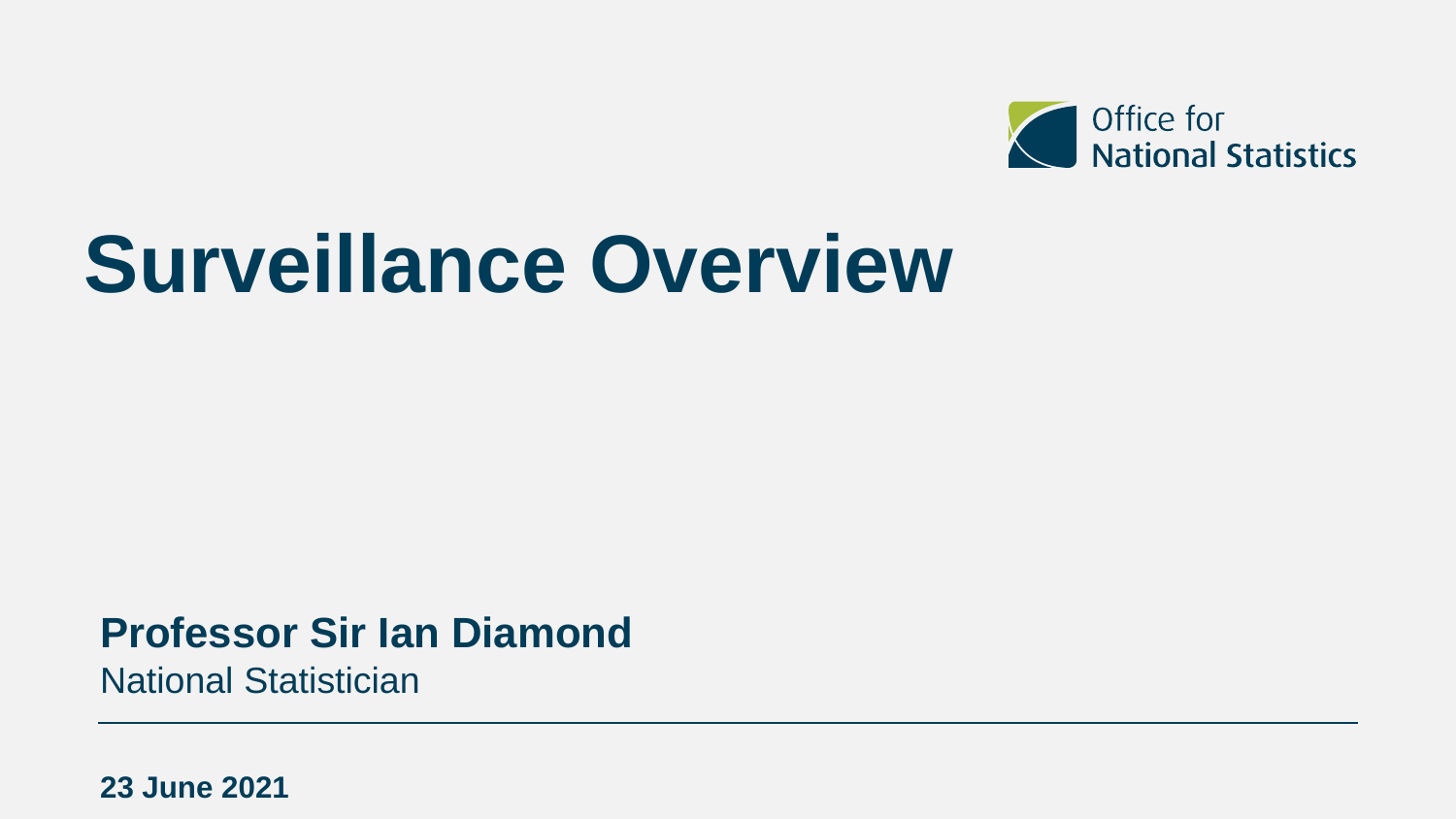# **Latest CIS estimates**

The percentage of people testing positive increased in England, remains low in Wales and the trend remains uncertain in Northern Ireland and Scotland, in the week ending 12 June 2021

### **NEWS**

Home | Coronavirus | Brexit | UK | World | Business | Politics | Tech | Science | Health | Family & Education

**Reality Check** 

Lockdown easing: Four numbers to look for ahead of the 21 June decision

Source: BBC - 9 June

### **Estimated percentage of the population testing positive for the coronavirus (COVID-19) on nose and throat swabs from 3 May 2020**

**Official reported estimates** of the rate of COVID-19 infections in the community in England, Wales, Northern Ireland and Scotland.

### **England**





### **Scotland**



### **Northern Ireland**



Source: Office for National Statistics – Coronavirus Infection Survey

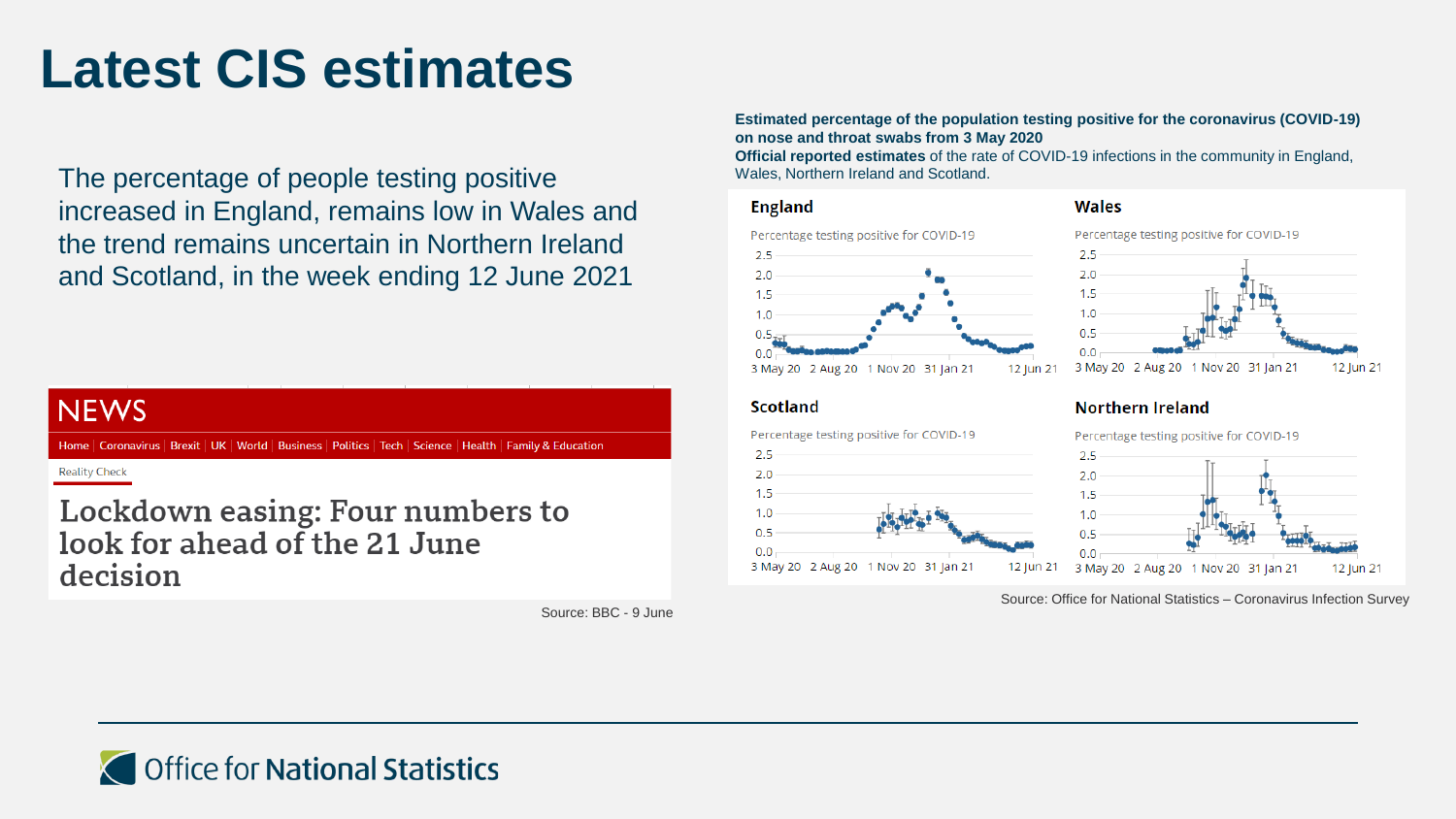# **Antibodies and the role of vaccines**

Across all four countries of the UK, there is a clear pattern between vaccination and testing positive for COVID-19 antibodies but the detection of antibodies alone is not a precise measure of the immunity protection given by vaccination.

The effect of individuals receiving the second dose of a coronavirus (COVID-19) vaccine is also observed in the older ages, with antibody positivity flattening and then increasing most recently in those in their 50s.

**Modelled percentage of: adults testing positive for antibodies to SARS-CoV-2, adults who have received one or more doses of a COVID-19 vaccine; and fully vaccinated adults, UK country, 7 December 2020 to 23 May 2021**



Source: Office for National Statistics – Coronavirus Infection Survey

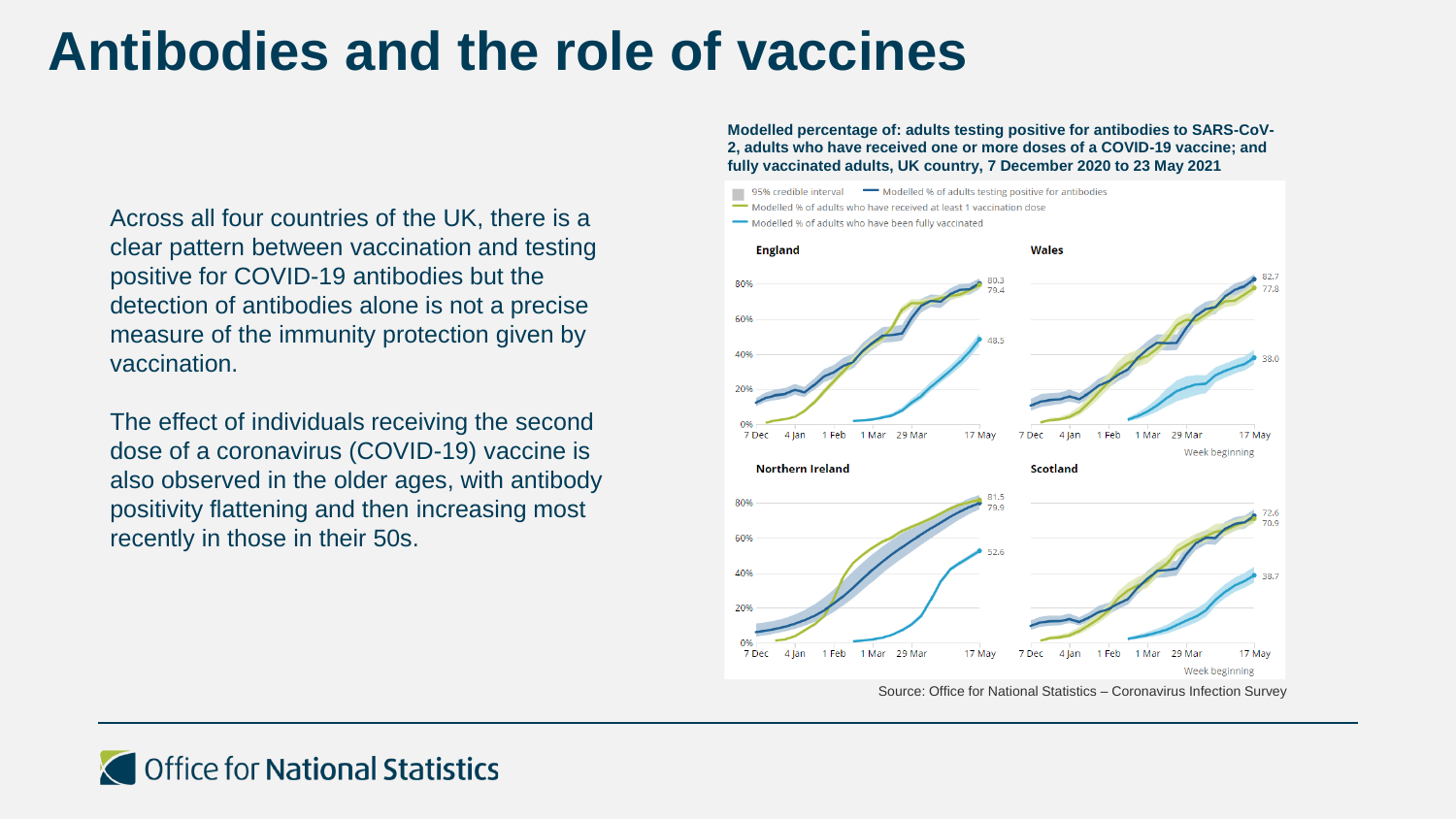## **The impact of community vaccinations on positivity**

•The odds of a new infection after 21 or more days since first dose of vaccine were reduced by 65%. After having received a second dose, the odds of a new infection fell further to 70%.

•There was no evidence of differences between Pfizer-BioNTech and Oxford-AstraZeneca in reductions in positivity post-vaccination.

•There is still the potential for ongoing limited transmission of the virus, particularly asymptomatic transmission, following vaccination.

**Adjusted odds ratios (95% CIs) for the effect of vaccination split by vaccine type and prior positivity on and positives split by Ct <30 or Ct 30+**

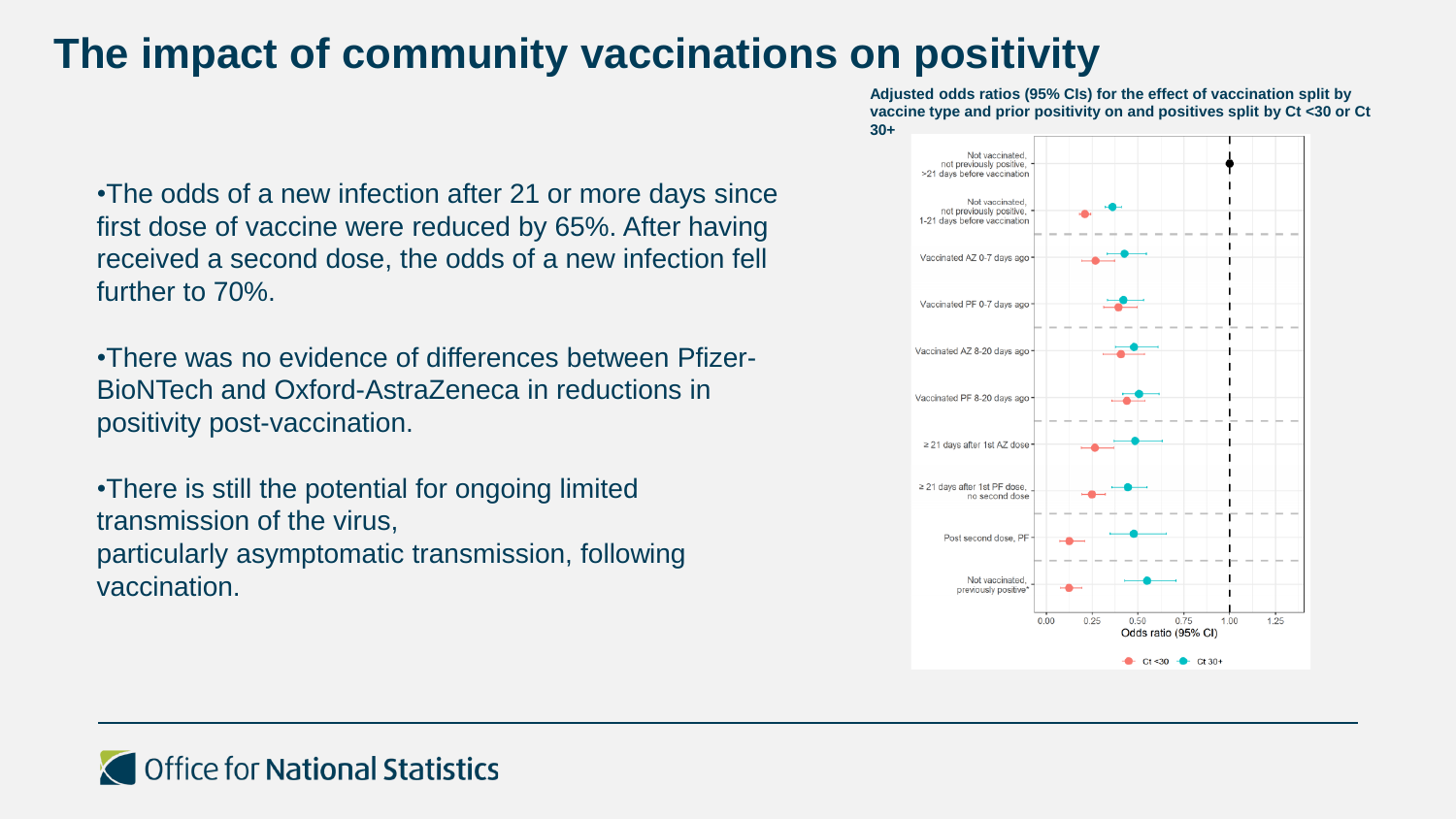# **Ethnicity**

Linked vaccination data from the National Immunisation Management System (NIMS) to the Office for National Statistics (ONS) Public Health Data Asset (PHDA) based on NHS number.

Combines a rich set of demographic and socio-economic factors from the 2011 Census and 2019 Patient Register with preexisting conditions based on clinical records.

### **Vaccination rates of adults aged 50 years and over, by self-reported ethnic group, 8 December 2020 to 12 April 2021, England**



Source: Office for National Statistics - Public Health Data Asset, National Immunisation Management Service

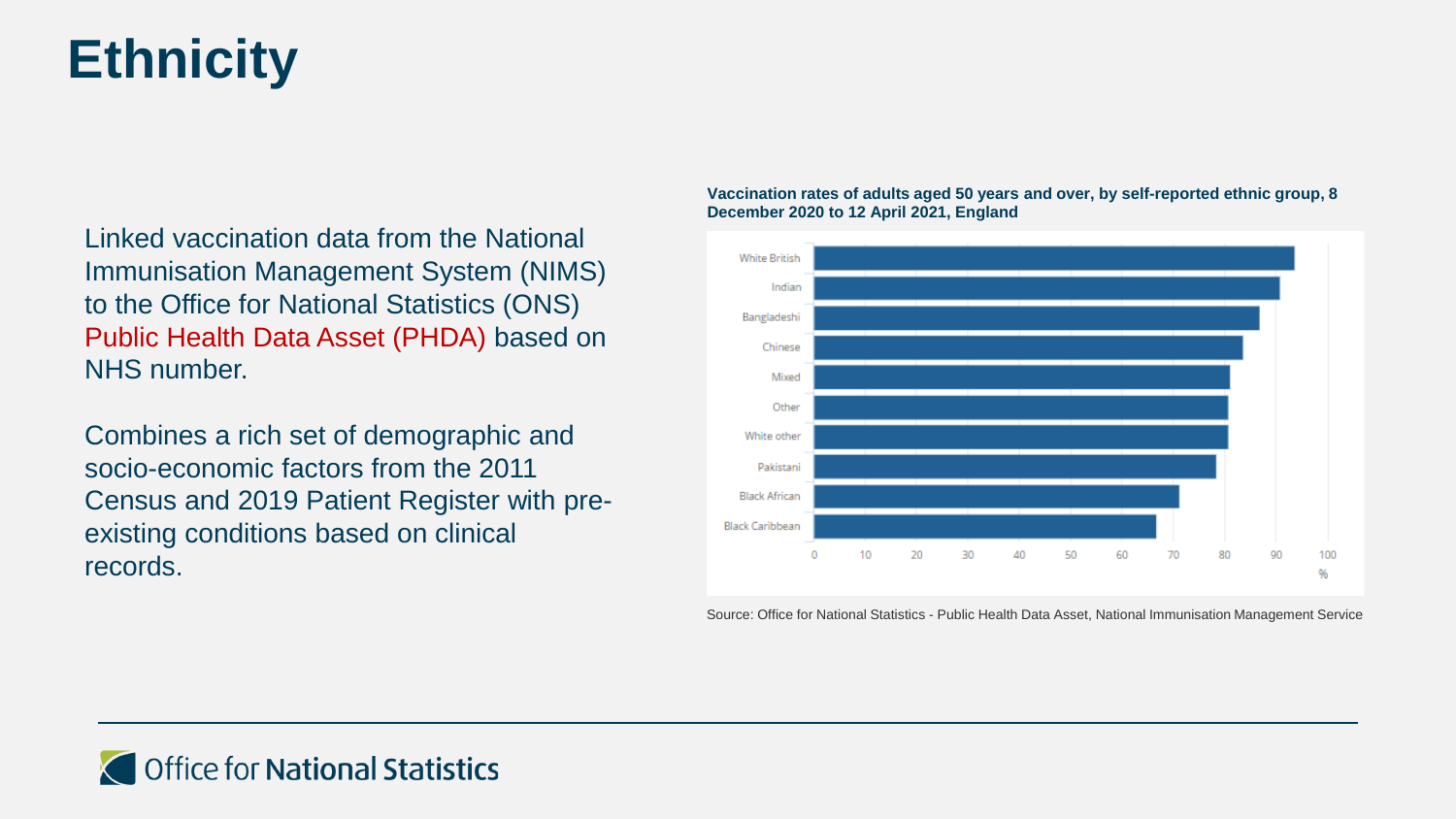# **Vaccine attrition**

•Among people who received a first dose of a vaccine by 15 March 2021, 96.0% had received a second dose by 9 May 2021.

•Previously reported disparities in [first dose vaccination rates by](https://www.ons.gov.uk/peoplepopulationandcommunity/healthandsocialcare/healthinequalities/bulletins/coronavirusandvaccinationratesinpeopleaged70yearsandoverbysociodemographiccharacteristicengland/8december2020to12april2021)  socio-demographic factor were also observed in the proportion of those who went on to receive a second dose.



### **Proportion of people who received second dose by 9 May, among those who received their first dose by 15 March**

Source: Office for National Statistics - Public Health Data Asset, National Immunisation Management Service

NEWS > UK

### Second dose vaccine rates 'lowest among Pakistani and Bangladeshi over-70s'

The data has been compiled by the Office for National Statistics.

Source: Evening Standard - 7 June

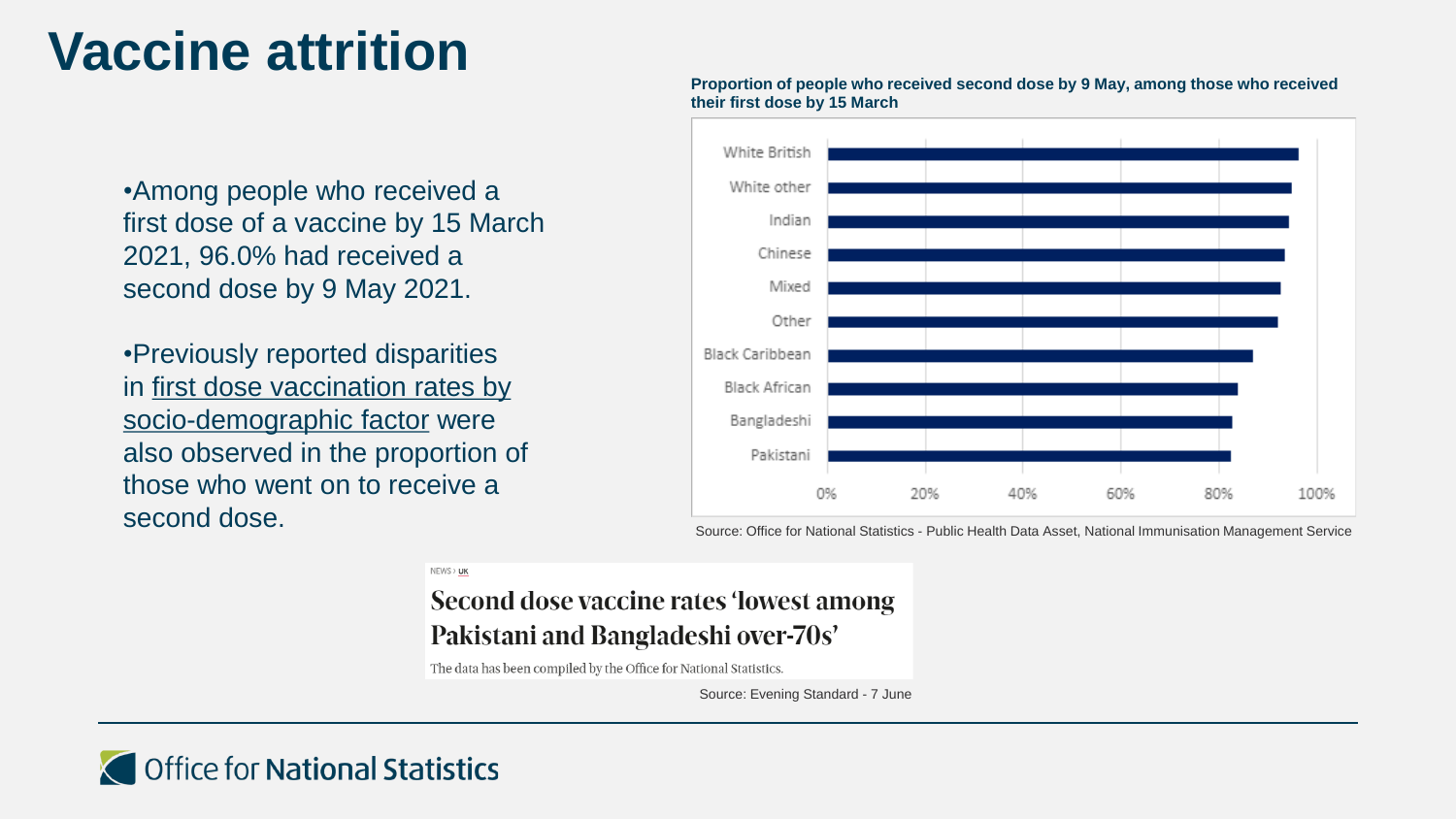## **International Arrivals**

#### **Top 20 countries for visits by UK residents to see friends and relatives, Quarter 3 average 2016 to 2019**



Source: Office for National Statistics - International Passenger Survey

- Collecting information on international arrivals' experiences and views of COVID-19.
- Survey of international arrivals required to quarantine launched May 2021. Questions focused on compliance with isolation and wellbeing.

# **Higher Education**

**Students reporting infection reducing behaviour always or most of the time in the past 7 days**



Source: Office for National Statistics – Student COVID-19 Insights Survey, 24 May to 2 June 2021

•Student Insights Survey captures data on student behaviours and attitudes.

•Long term planning is heavily focused on student mental health and wellbeing, including the use of university services.